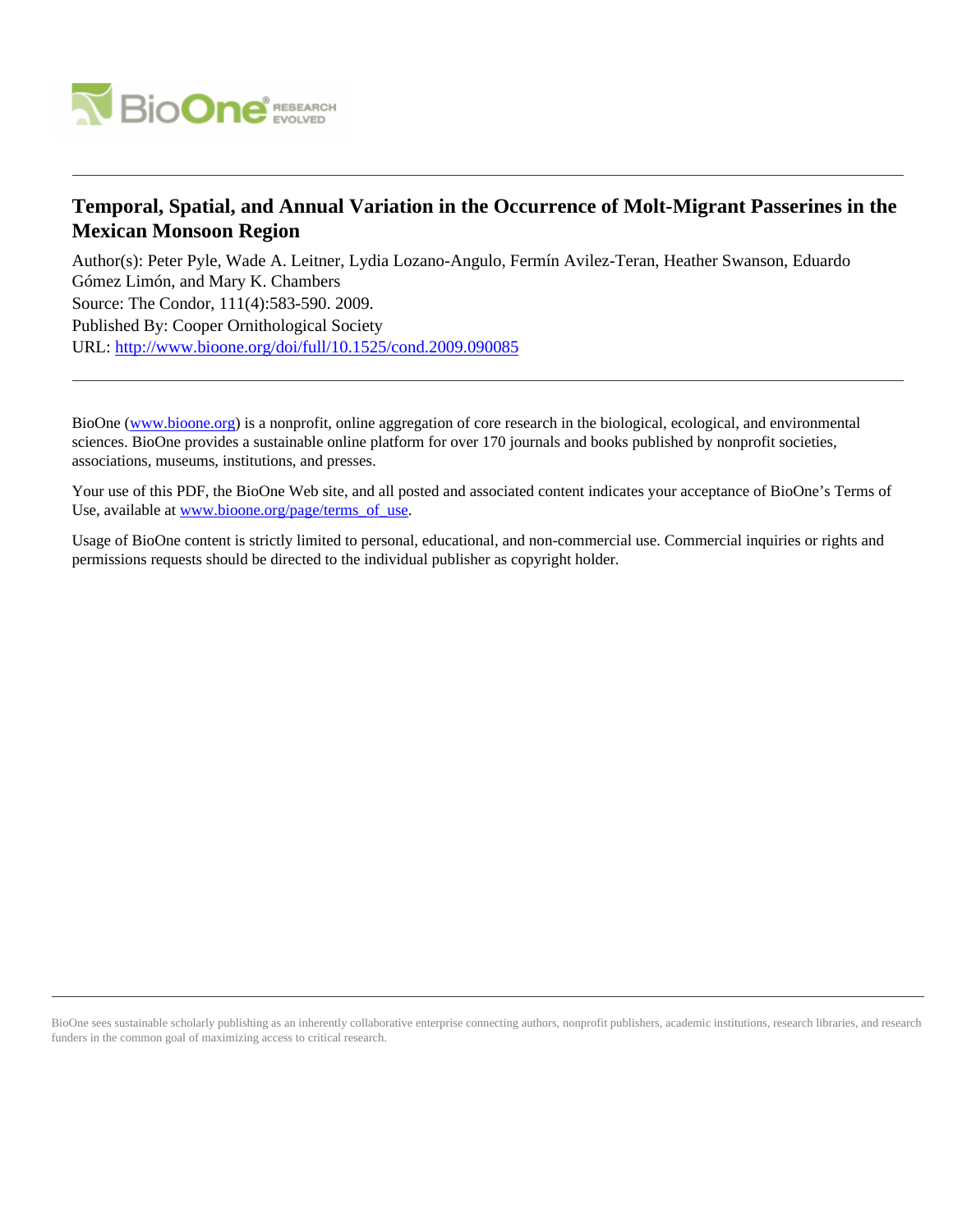

# FEATURE ARTICLES

*The Condor* 111(4):583–590 ¡The Cooper Ornithological Society 2009

# TEMPORAL, SPATIAL, AND ANNUAL VARIATION IN THE OCCURRENCE OF MOLT-MIGRANT PASSERINES IN THE MEXICAN MONSOON REGION

PETER PYLE<sup>1,7</sup>, WADE A. LEITNER<sup>2</sup>, LYDIA LOZANO-ANGULO<sup>3</sup>, FERMÍN AVILEZ-TERAN<sup>4</sup>, HEATHER SWANSON<sup>5</sup>, EDUARDO GÓMEZ LIMÓN<sup>6</sup>, AND MARY K. CHAMBERS<sup>1</sup>

<sup>1</sup>The Institute for Bird Populations, P. O. Box 1346, Point Reyes Station, CA 94956<sup>2</sup><br><sup>2</sup>RivdWorks, LLC, 1805 South Ceylon, Tucson, 47,85748 *BirdWorks, LLC, 1805 South Ceylon, Tucson, AZ 85748* <sup>3</sup> *Conservación, Investigación y Servicios Ambientales, A.C., Matías Lazcano 2339 B1 Col. Tierrra Blanca, Culiacán, Sinaloa 80030, Mexico* <sup>4</sup> *Universidad Autónoma de Sinaloa, Boulevard de las Americas S/N Esq. Boulevard Universitario, Col. Villa Universitaria, Culiacán, Sinaloa 80010, Mexico* <sup>5</sup> *San Pedro National Riparian Conservation Area, Bureau of Land Management, 1763 Paseo San Luis, Sierra Vista, AZ 85635* <sup>6</sup> *Ángela Peralta No. 61, Colonia Periodista, Hermosillo, Sonora 83156, Mexico*

*Abstract*. Adults of several species of western North American passerines are known to migrate to the Mexican monsoon region to undergo molt from July to October before continuing migration to their wintering grounds in the neotropics, but little is known about the biology and habitat requirements of these birds on their molting grounds. Therefore we established 13 banding stations during the monsoon seasons of 2007 and 2008 in southeastern Arizona, central Sonora, and central Sinaloa. We studied the spatial and temporal occurrence of 10 previously known and 9 new species of molt migrants on the molting grounds. In many of these species most or all individuals appeared to undertake molt migration but in others it appeared to be limited to a small proportion of the population, underscoring that molt migration must be defined at the level of the individual rather than of the population. Our results suggest that during the drier 2007 monsoon season molt migrants sought out riparian habitats, whereas in the wetter 2008 season, when the flush of vegetation was greater, they were more widely distributed in drier habitats. Site fidelity to molting grounds was virtually zero, significantly less than site fidelity to banding stations on breeding and winter grounds. Our results suggest that molt migration to the Mexican monsoon region is a stochastic or plastic process, substantially influenced by individual choices related to variation in weather and the preceding breeding season. Our study also emphasizes the need to conserve a mosaic of habitats in the monsoon region appropriate for molting birds.

*Key words: molt*, *migration*, *monsoon*, *fidelity*, *Lucy's Warbler*, Vermivora luciae.

Variación Temporal, Espacial y Anual en la Presencia de Aves Paseriformes Migratorias durante la Etapa de Muda en la Región Monzónica Mexicana

*Resumen.* Se sabe que los adultos de varias especies de Paseriformes del oeste de América del Norte migran a la región monzónica de México para mudar desde julio hasta octubre antes de continuar con la migración hacia sus áreas de invernada en el Neotrópico. Sin embargo, se sabe poco sobre la biología y los requerimientos de hábitat de estas aves en sus áreas de muda. Por lo tanto, establecimos 13 estaciones de anillado durante las estaciones monzónicas de 2007 y 2008 en el sudeste de Arizona, centro de Sonora y centro de Sinaloa. Estudiamos la ocurrencia espacial y temporal de 10 especies previamente conocidas y de 9 especies nuevas que mudan en los sitios de muda migratoria. En muchas de estas especies, la mayoría o todos los individuos migran hacia sitios en que comienzan la muda, pero en otras, esta migración hacia los sitios de muda parece estar limitada a una proporción pequeña de la población, enfatizando la necesidad de definir la migración para muda al nivel del individuo más que al de la población. Nuestros resultados sugieren que durante la estación monzónica seca de 2007, los migrantes en muda buscaron hábitats ribereños, mientras que en la estación más húmeda de 2008, cuando la expansión de la vegetación fue mayor, éstos estuvieron más ampliamente distribuidos en los hábitats secos. La fidelidad de sitio a las áreas de

 $^7E$ -mail: ppyle@birdpop.org Manuscript received 11 May 2009; accepted 15 August 2009.

*The Condor,* Vol. 111, Number 4, pages 583–590. ISSN 0010-5422, electronic ISSN 1938-5422. 2009 by The Cooper Ornithological Society. All rights reserved. Please direct all requests for permission to photocopy or reproduce article content through the University of California Press's Rights and Permissions website, http://www.ucpressjournals.com/ reprintInfo.asp. DOI: 10.1525/cond.2009.090085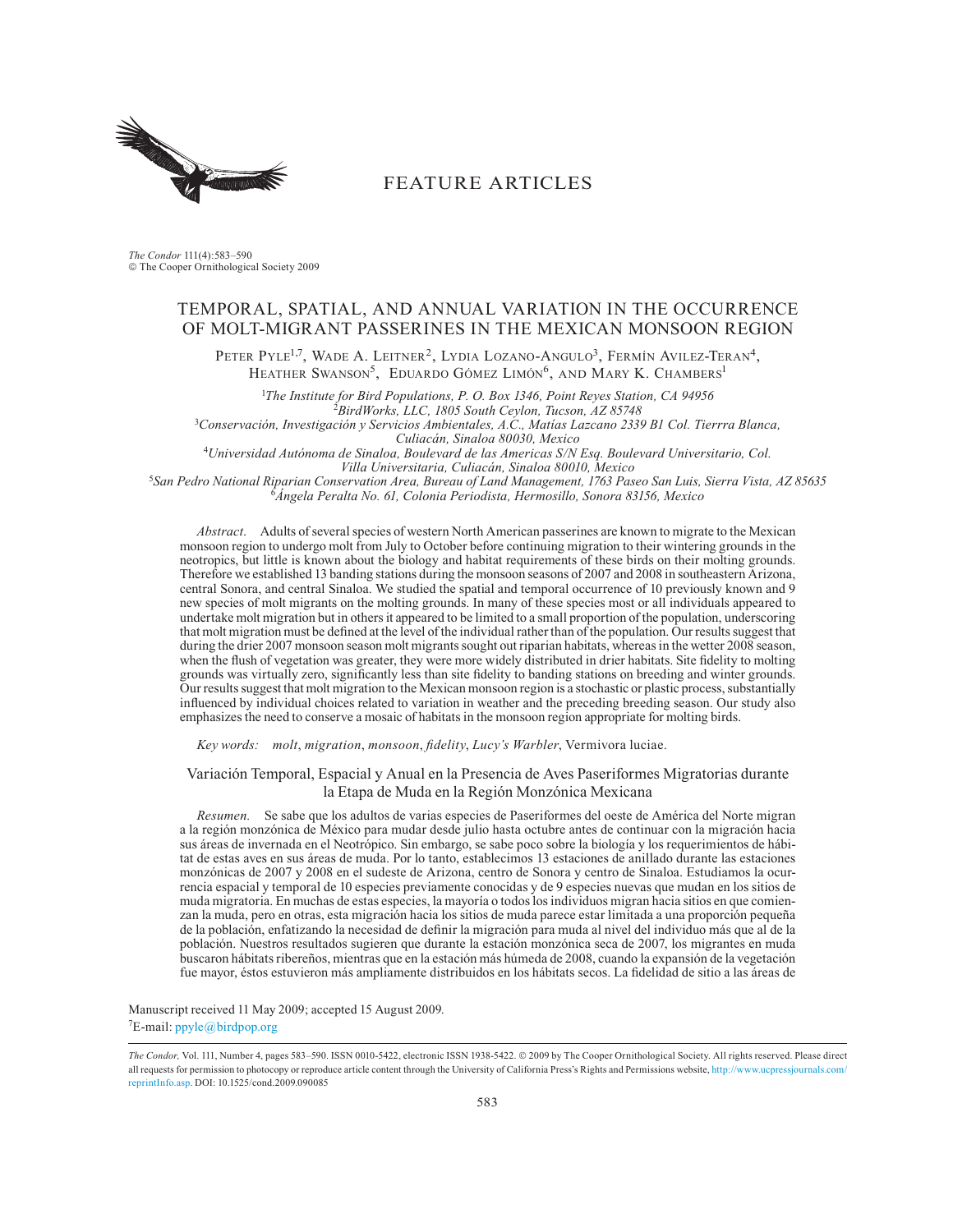muda fue cercana a cero y significativamente menor que la fidelidad de sitio a las estaciones de anillado en las áreas de cría e invernada. Nuestros resultados sugieren que la migración hacia los sitios de muda en la región monzónica de México es un proceso estocástico o plástico, influenciado sustancialmente por las elecciones individuales relacionadas a la variación en el clima y en la estación de cría precedente. Nuestro estudio también enfatiza la necesidad de conservar un mosaico de hábitats en la región del monzón apropiado para las aves que mudan.

### INTRODUCTION

Most adult landbirds undergo a complete prebasic molt following breeding, but the locations of this molt are not well understood, as it may occur on or near the breeding grounds, on or near the winter grounds, or both (Pyle 1997a, Rohwer et al. 2005). Adults of several species of western North American passerines are now known to follow a unique strategy, migrating after breeding to the monsoon region of the southwestern United States and northwestern Mexico, where they stop and molt between July and October before continuing migration to their wintering grounds in the neotropics (Rohwer et al. 2005, Butler et al. 2006, Rohwer et al. 2007; Fig. 1). These species apparently take advantage of a flush of vegetation that follows the monsoon, providing more nutrients than found in the increasingly drier habitats of the breeding grounds at this time of year.

On the basis of specimens, adults of at least 12 species of passerines undertake molt migration to the Mexican monsoon region. But specimen evidence may not be adequate to document the full geographic and temporal extent of this phenomenon (Rohwer et al. 2007), and it is also possible that other molt-migrant species have yet to be detected (Leu and Thompson 2002, Rohwer et al. 2005). In addition, it has often been assumed that most or all adults of molt-migrant species undergo molt migration, but the possibility exists that only a proportion of a species' population may undertake molt migration in a given year (cf. Young 1991, Butler et al. 2006, Barry et al. 2009), as affected by climate, age, geographic location of breeding and wintering, and/or timing and success of the breeding season. Also, how much site fidelity molt migrants show from year to year is completely unknown. Because molt and its associated physical processes are among the most energy-demanding events of a bird's annual cycle (Murphy and King 1991), the maintenance of high-quality stopover habitat for molt migrants is critical for managing these species' populations (Trejo and Dirzo 2000, Leu and Thompson 2002, Heglund and Skagen 2005, Barry et al. 2009). However, virtually nothing is known about the habitat selection or biology of molt migrants during this important molt-migration period (Rohwer et al. 2005) or of how the strategies of molt migrants vary with annual variation

FIGURE 1. Generalized molt migration strategy of the Lazuli Bunting (below; see also Young 1991) and locations of our 13 study sites (above) within the Mexican monsoon region. Arrows in map below represent migration stages, two in fall and one in spring. Black circles, "wet" stations with perennial water flow; white circles, "dry" stations with ephemeral or no water flow. See Table 1 for more information on the stations.

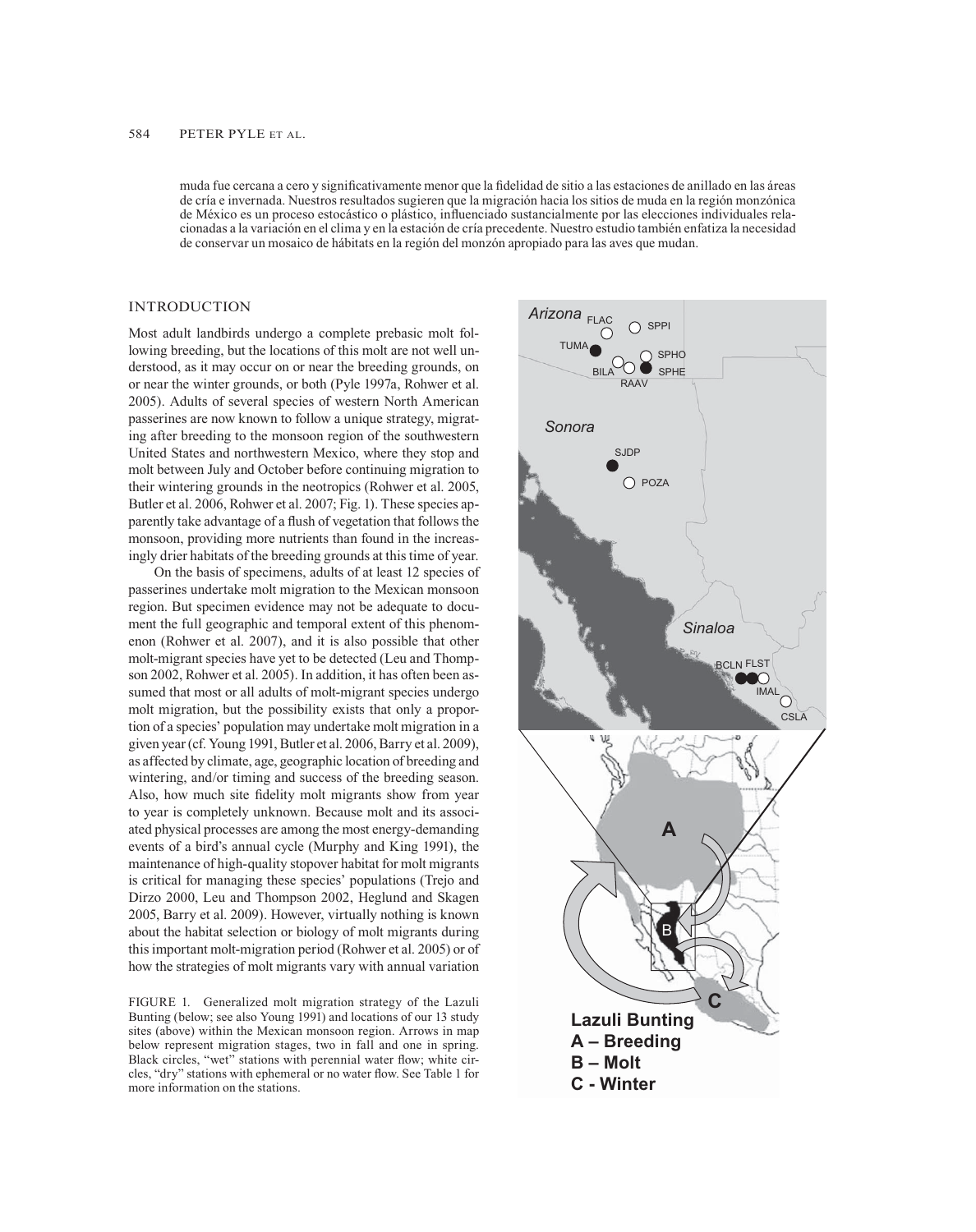in rainfall during the monsoon season (cf. Comrie and Glenn 1998, Butler et al. 2002, Hu and Feng 2002).

To investigate the ecology of molt migrants and to begin to identify critical habitat requirements of molt-migration-stopover sites, we established 13 capture stations and conducted area-search surveys during the monsoon seasons of 2007 and 2008 in southeastern Arizona, central Sonora, and central Sinaloa (Fig. 1). Here we report on the temporal, spatial, and annual variation in the distribution of molt migrants as determined through captures, and we assess the occurrence of molt migration in species for which it has not yet been documented. The monsoon season of 2007 was substantially drier than that of 2008, and we interpret results showing annual differences accordingly. We also assess the degree to which molt migrants return to the same location to molt in successive years.

# METHODS

We established 13 capture stations at three widely spaced locations within west-central portions of the Mexican monsoon region (Comrie and Glenn 1998; Fig. 1), in southeastern Arizona (7 stations), central Sonora (2 stations), and central Sinaloa (4 stations). We selected stations and net sites in a variety of riparian, mesquite-, oak-, and cottonwood-dominated habitats in an effort to determine habitat preferences for birds in molt. Each station was assessed for habitat and scored as having perennial water flow ("wet station") or ephemeral or no water flow ("dry station"). We classified eight stations as dry and five as wet (Fig.1, Table 1).

Six to 15 mist-net locations were established within a 200-ha area at each station, and each station was operated for 6–13 days per season between 1 July and 9 October in 2007 and between 2 July and 25 September in 2008 (Table 1). All captured birds were banded and measured according to protocols developed for the Monitoring Avian Productivity and Survivorship (MAPS) program (DeSante et al. 2008). Birds were aged as in their first calendar year (HY) or in at least their second calendar year (adult or AHY) by plumage, degree of skull pneumatization, and extent of primary wear (Pyle 1997a). Many AHYs that had not completed the prebasic molt were further separated as in their second calendar year (SY) or in at least their third calendar year (ASY) by molt limits among the secondary coverts and flight feathers (Pyle 1997a, b).

We scored the status of each primary on all birds of all age groups by Young's (1991) system. Old feathers were given a score of 0.0, new feathers 1.0, and composite scores for an individual bird ranged from 0.0 (molt had not commenced) to 9.0 or 10.0 (indicating that 9-primaried and 10-primaried passerines, respectively, had completed molt); we considered birds to be actively molting if composite molt scores for primaries were greater than zero and less than complete. We also scored body molt by the MAPS protocol (DeSante et al. 2008) as absent  $(0)$ , trace  $(1)$ , light  $(2)$ , medium  $(3)$ , or heavy  $(4)$ . HYs of certain species that do not replace primaries during the preformative molt were considered in active molt if their body-molt score was 3 or 4.

This study originally focused on species reported in the literature as molt migrants from specimens, but we also

|                            |                         | 2007 |                                 |                            | 2008 |                                  |                            |
|----------------------------|-------------------------|------|---------------------------------|----------------------------|------|----------------------------------|----------------------------|
| Station <sup>a</sup>       | Wet or<br>$\rm{d}r v^b$ | Days | Dates                           | Net-<br>hours <sup>c</sup> | Days | Dates                            | Net-<br>hours <sup>c</sup> |
| Southeastern Arizona       |                         |      |                                 |                            |      |                                  |                            |
| Tumacacori (TUMA)          | Wet                     | 6    | $7 \text{ Jul} - 8 \text{ Sep}$ | 219                        | 6    | $26$ Jul $-30$ Aug               | 220                        |
| Florida Canyon (FLAC)      | Dry                     |      | 8 Jul–9 Sep                     | 267                        |      | $2$ Jul-31 Aug                   | 174                        |
| Birdland (BILA)            | Dry                     |      | $14$ Jul $-13$ Sep              | 300                        |      |                                  |                            |
| Ramsey Canyon (RAAV)       | Dry                     | 6    | $1$ Jul $-7$ Oct                | 116                        | 7    | $4$ Jul-1 Sep                    | 264                        |
| San Pedro-Pipeline (SPPI)  | Dry                     | 13   | $13$ Jul $-12$ Sep              | 656                        | 10   | $20$ Jul-1 Sep                   | 573                        |
| San Pedro House (SPHO)     | Dry                     | 13   | $5 \text{ Jul} - 3 \text{ Oct}$ | 575                        | 10   | $3$ Aug-25 Sep                   | 300                        |
| San Pedro-Hereford SPHE)   | Wet                     | 13   | $17$ Jul $-14$ Sep              | 700                        | 11   | $19 \text{ Jul} - 3 \text{ Sep}$ | 539                        |
| Sonora                     |                         |      |                                 |                            |      |                                  |                            |
| San Jose de la Pima (SJDP) | Wet                     | 7    | $11$ Jul-19 Aug                 | 185                        |      |                                  |                            |
| Rancho la Poza (POZA)      | Dry                     | 12   | 10 Jul-29 Aug                   | 300                        |      |                                  |                            |
| Sinaloa                    |                         |      |                                 |                            |      |                                  |                            |
| Imala (IMAL)               | Dry                     | 9    | $28$ Jul $-24$ Sep              | 295                        | 6    | $14$ Aug $-4$ Sep                | 135                        |
| Floresta (FLST)            | Wet                     |      |                                 |                            | 6    | $2$ Aug-19 Sep                   | 285                        |
| Jardín Botanico (BCLN)     | Wet                     | 12   | $29$ Jul $-22$ Sep              | 595                        | 9    | 8 Aug-18 Sep                     | 440                        |
| Cosalá (CSLA)              | Dry                     | 8    | 21 Aug-9 Oct                    | 320                        |      | $29$ Aug-18 Sep                  | 161                        |
| Total                      |                         | 113  | $1$ Jul-9 Oct                   | 4528                       | 79   | $2$ Jul $-25$ Sep                | 3091                       |

TABLE 1. Capture stations operated during the 2007 and 2008 monsoon seasons; see Figure 1 for locations of each station.

<sup>a</sup> Abbreviations correspond to stations mapped in Figure 1.

b Wet, perennial water flow; dry, ephemeral or no water flow (see text).

cSum of each 12-m net being operated for 1 hr at a station.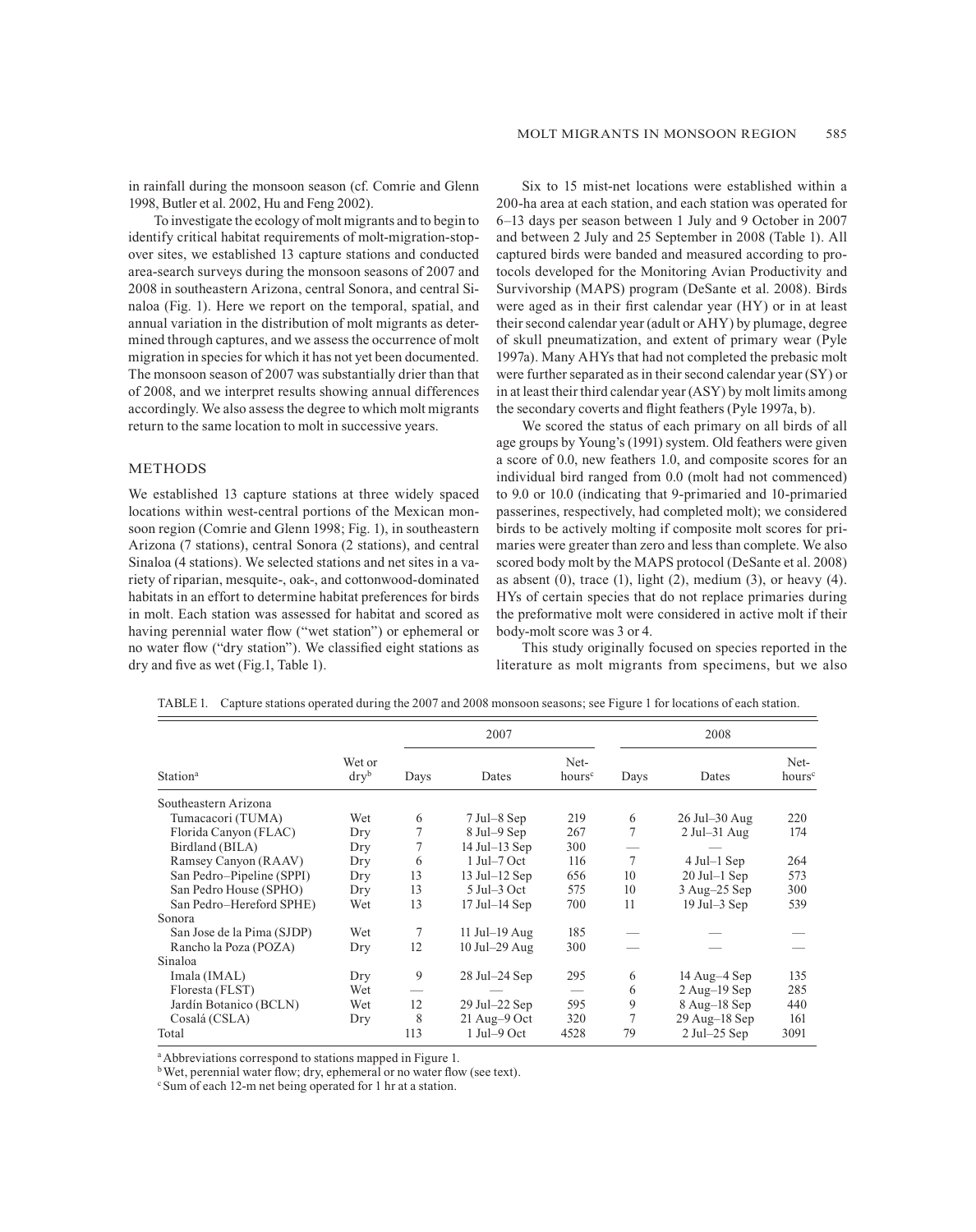captured adults of other species undergoing molt. Many of these were locally breeding or resident birds reported to molt on the breeding grounds (Pyle 1997a, Rohwer et al. 2005), and we excluded these from further consideration. We also captured apparent molt migrants of additional species outside of core breeding and wintering ranges. We assessed breeding and wintering ranges from Howell and Webb (1995), Corman and Wise-Gervais (2005), *Birds of North America* accounts, and unpublished banding and observation data we recorded from the capture stations and surrounding areas.

# RESULTS

The 13 capture stations were operated on 113 days for a total of 4528 net-hours in 2007 and 79 days for a total of 3091 nethours in 2008 (Table 1). For various logistical reasons (primarily rain, flooding, and access) the numbers of stations, days, and net-hours were fewer in 2008 than in 2007. During this effort we recorded 2755 captures, including 1669 individual AHYs, of which 470 (28.2%) were undergoing active molt, and 749 HYs, of which 298 (39.8%) were undergoing active molt. Recaptures and birds of unknown age account for the remainder of the captures.

# OCCURRENCE OF MOLT MIGRANTS

During this study we captured molting AHYs of ten species known to undergo molt migration (Table 2). The occurrence and proportion of molt migrants, although based on variable capture effort at the three locations and small samples sizes in some cases, suggest that AHY Painted Buntings favor the southern portion of our study area to molt whereas AHY Lucy's Warblers, Lazuli Buntings, and Lesser Goldfinches favor the northern portions (see Table 2 for scientific names), in correspondence with specimen-based studies (see below). All nonmolting AHYs of these ten species had primary scores of 0.0, indicating that molt had not commenced, with the exception of 14 Lesser Goldfinches captured in Arizona and two Painted Buntings captured in Sinaloa (with scores of 9.0) that had completed the prebasic molt. Data on the occurrence of HYs of these species were sparser but suggest similar patterns in distributions of molting birds, perhaps with the exception of the Ash-throated Flycatcher, of which a higher proportion of HYs than AHYs captured in Arizona appeared to be molting (see Butler et al. 2006).

Molting AHYs of nine additional species were captured outside of core breeding and wintering ranges, and we assume these individuals to have been molt migrants (Table 2). We

TABLE 2. Adults captured and proportion in molt for known and suspected molt migrants to the Mexican monsoon region.

|                                                                  | Proportion in molt $(n)^a$ |            |          |          |           |          |
|------------------------------------------------------------------|----------------------------|------------|----------|----------|-----------|----------|
|                                                                  |                            | <b>AHY</b> |          |          | <b>HY</b> |          |
| <b>Species</b>                                                   | Arizona                    | Sonora     | Sinaloa  | Arizona  | Sonora    | Sinaloa  |
| Known molt migrants <sup>b</sup>                                 |                            |            |          |          |           |          |
| Western Kingbird, Tyrannus verticalis                            | 0.00(1)                    | 1.00(1)    | $- (0)$  | $- (0)$  | 0.00(1)   | $- (0)$  |
| Ash-throated Flycatcher, Myiarchus<br>cinerascens                | 0.10(20)                   | 0.00(1)    | 0.75(4)  | 0.75(4)  | $- (0)$   | $- (0)$  |
| Warbling Vireo. Vireo gilvus <sup>c</sup>                        | 0.20(10)                   | $- (0)$    | 0.00(1)  | $-$ (0)  | $-$ (0)   | $-$ (0)  |
| Lucy's Warbler, Vermivora luciae                                 | 0.96(47)                   | 0.50(2)    | $-$ (0)  | 0.73(15) | 0.40(5)   | $-$ (0)  |
| Western Tanager, Piranga ludoviciana <sup>c</sup>                | 0.47(9)                    | $-$ (0)    | 1.00(1)  | 0.13(8)  | $- (0)$   | $- (0)$  |
| Black-headed Grosbeak, Pheucticus<br>melanocephalus <sup>c</sup> | 0.15(41)                   | $-$ (0)    | 0.00(1)  | 0.16(19) | $-$ (0)   | $- (0)$  |
| Lazuli Bunting, Passerina amoena                                 | 0.38(151)                  | 1.00(1)    | $-$ (0)  | 0.12(52) | $-$ (0)   | 0.00(1)  |
| Painted Bunting, Passerina ciris                                 | 0.00(3)                    | 0.33(3)    | 0.56(32) | 0.50(2)  | $-$ (0)   | 0.70(10) |
| Bullock's Oriole, Icterus bullockii                              | 1.00(2)                    | 1.00(1)    | 1.00(2)  | 0.00(5)  | $- (0)$   | $- (0)$  |
| Lesser Goldfinch, Carduelis psaltria                             | 0.31(72)                   | $-$ (0)    | 0.00(7)  | 0.40(15) | $- (0)$   | $- (0)$  |
| Additional evidence for molt migration <sup>d</sup>              |                            |            |          |          |           |          |
| Yellow-green Vireo, Vireo flavoviridis <sup>c</sup>              | $- (0)$                    | $-$ (0)    | 0.17(29) | $-$ (0)  | $-$ (0)   | 0.00(6)  |
| Phainopepla, Phainopepla nitens                                  | 0.50(2)                    | 1.00(2)    | $-$ (0)  | 1.00(2)  | 1.00(4)   | $-$ (0)  |
| Nashville Warbler, Vermivora ruficapilla <sup>c</sup>            | 0.40(5)                    | $-$ (0)    | $-$ (0)  | 0.00(4)  | $-$ (0)   | $-$ (0)  |
| Green-tailed Towhee, Pipilo chlorurus <sup>c</sup>               | 0.07(14)                   | $-$ (0)    | $-$ (0)  | 0.17(6)  | $- (0)$   | $- (0)$  |
| Chipping Sparrow, Spizella passerina <sup>c</sup>                | 0.82(11)                   | $-$ (0)    | $-$ (0)  | 0.42(7)  | $-$ (0)   | $-$ (0)  |
| Lark Sparrow, Chondestes grammacus                               | 0.00(4)                    | $-$ (0)    | 1.00(2)  | 0.33(3)  | $- (0)$   | $- (0)$  |
| Indigo Bunting, Passerina cyanea                                 | 0.33(6)                    | 1.00(1)    | $-$ (0)  | 0.00(1)  | $-$ (0)   | $-$ (0)  |
| Orchard Oriole, Icterus spurius                                  | $- (0)$                    | $-$ (0)    | 0.50(2)  | $- (0)$  | $-$ (0)   | 1.00(1)  |
| Streak-backed Oriole, Icterus pustulatus                         | $- (0)$                    | $-$ (0)    | 0.30(20) | $-$ (0)  | $-$ (0)   | 1.00(3)  |

<sup>a</sup>Number of individual adults captured and the proportion undergoing active flight-feather molt.

<sup>b</sup> Species known as molt migrants from evidence presented by Rohwer and Manning (1990), Thompson (1991), Young (1991), Voelker and Rohwer (1998), Butler et al. (2002, 2006), Rohwer et al. (2005, 2007), and Barry et al. (2009).

<sup>c</sup> Active molt in HYs defined as moderate to heavy body molt, as in this species flight feathers are not typically replaced during the preformative molt. <sup>d</sup>Species captured in active molt outside of core breeding and wintering ranges (see text).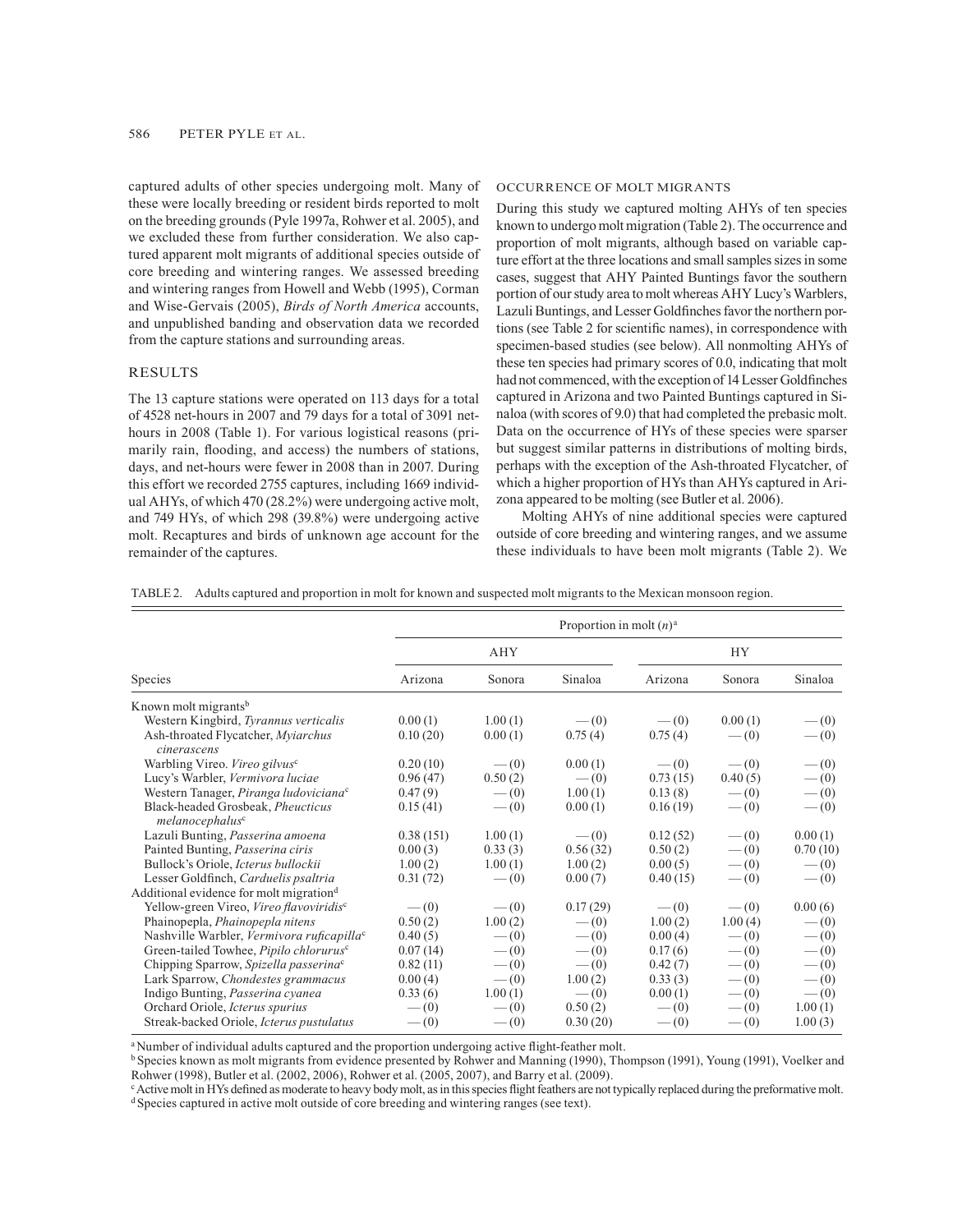captured at least two molting AHYs of each of these species except the Green-tailed Towhee and Orchard Oriole; of the Greentailed Towhee two additional migrants were captured in molt at the Florida Canyon station in September and October 2004, outside of this study, and one was captured in 2007 with worn primaries (molt score 0.0), suggesting that the single molting AHY captured during this study was not anomalous. AHYs of these species not in active molt had primary-molt scores of 0.0 in all cases except for eight of 12 Yellow-green Vireos in Sinaloa, all three Nashville Warblers in Arizona, 12 of 13 Green-tailed Towhees in Arizona, and five of 14 Streak-backed Orioles in Sinaloa that had been captured after molt had completed (primarymolt scores 10.0 or 9.0). Data on HYs are again sparser but suggest that at least some Phainopeplas, Green-tailed Towhees, Chipping Sparrows, and Lark Sparrows can undergo the preformative molt at stopover sites, although the dynamics of molt in HYs are not necessarily consistent with those of AHYs.

Among 490 AHYs of the 19 molt-migrant species, 145 were aged as SY and 189 were aged as ASY. Sixty-nine of the 145 SYs were in active molt (47.6%), whereas 49 of the 189 ASYs were in molt (25.9%), a significant difference (logistic regression,  $P < 0.01$ ). Within a species this ratio was generally similar, although all 8 AHY Western Tanagers undergoing active molt in Arizona were SYs.

Five additional migratory taxa of which at least 10 AHYs were captured showed no active molt or evidence for molt migration. These were the Willow Flycatcher (*Empidonax traillii*;  $n = 10$  AHYs, mean primary score  $= 0.0$ ), Western Flycatcher (*Empidonax difficilis*/*occidentalis*; 30, 0.0), MacGillivray's Warbler (*Oporornis tolmiei*; 137, 9.0), Wilson's Warbler (*Wilsonia pusilla*; 54, 9.0), and Blue Grosbeak (*Passerina caerulea*; 46, 0.0). Thus our study confirms previous suggestions that most or all Willow and Western flycatchers and Blue Grosbeaks molt on the winter grounds, whereas Mac Gillivray's and Wilson's warblers molt on the summer grounds.

# ANNUAL VARIATION IN MOLT-MIGRATION DYNAMICS

On the basis of the nine stations operated in both years, AHYs of the 19 molt-migrant species (Table 2) combined were captured at slightly but not significantly higher rates in 2008 than in 2007 (Table 3). Proportions of AHYs in molt were higher in 2007 than in 2008 for 16 of 19 species, with only Lucy's Warbler, Lazuli Bunting, and Green-tailed Towhee showing higher proportions of molting birds in 2008. For all 19 moltmigrant species combined the proportion was significantly higher in 2007 than in 2008 (Table 3, Fig. 2).

When data from both years and all 13 stations were combined, 94 of 335 (28.1%) molt-migrant AHYs captured at dry stations were molting and 112 of 185 (60.5%) AHYs captured at wet stations were molting, a significant difference (logistic regression,  $P \le 0.001$ ). On the basis of data from the nine stations operated in both 2007 and 2008, the proportion of molting AHYs at dry stations was slightly but not significantly higher

TABLE 3. Annual variation in capture rates and proportion of molting AHY birds recorded at stations monitoring molt migration.

|                         |       | Captures per<br>$600$ net-hr <sup>a</sup> | Percentage<br>in molt |      |
|-------------------------|-------|-------------------------------------------|-----------------------|------|
| <b>Species</b>          | 2007  | 2008                                      | 2007                  | 2008 |
| Ash-throated Flycatcher | 0.64  | 2.14                                      | 0.50                  | 0.10 |
| Warbling Vireo          | 0.80  | 1.28                                      | 0.20                  | 0.17 |
| Lucy's Warbler          | 5.77  | 2.32                                      | 0.94                  | 1.00 |
| Western Tanager         | 1.60  | 1.92                                      | 0.60                  | 0.44 |
| Black-headed Grosbeak   | 1.73  | 5.77                                      | 0.36                  | 0.04 |
| Lazuli Bunting          | 11.06 | 17.53                                     | 0.30                  | 0.44 |
| Painted Bunting         | 2.56  | 0.64                                      | 0.19                  | 0.00 |
| Bullock's Oriole        | 0.64  | 0.00                                      | 1.00                  |      |
| Lesser Goldfinch        | 8.82  | 5.13                                      | 0.31                  | 0.21 |
| Total <sup>b</sup>      | 41.36 | 45.82                                     | 0.42                  | 0.29 |

<sup>a</sup> According to standard MAPS analytical protocols (DeSante et al. 2008).

bTotal includes all 19 species of molt migrants (Table 2); the proportion of molting birds was significantly higher in 2007 than in 2008 (logistic regression, *P* < 0.01).

in 2007 than in 2008, whereas at wet stations the proportion was significantly higher in 2007 than in 2008 (Fig. 2).

### SITE FIDELITY TO MOLTING GROUNDS

Among 248 AHY molt migrants captured in 2007 at stations that operated in both 2007 and 2008, only one Lazuli Bunting was captured in both years (Table 4). It was an ASY female captured on 16 August 2007 and again on 30 August 2008, in active molt each year, at the San Pedro Hereford Station, Arizona. The fidelity rates of 15 species of molt migrants captured



FIGURE 2. Proportion of AHY (adult) molt migrants captured at stations monitoring molt migration, showing variation between 2007 (a dry monsoon year) and 2008 (a wet monsoon year), significant for wet stations and not significant for all stations combined and dry stations, on the basis of logistic regression. Bars represent standard errors.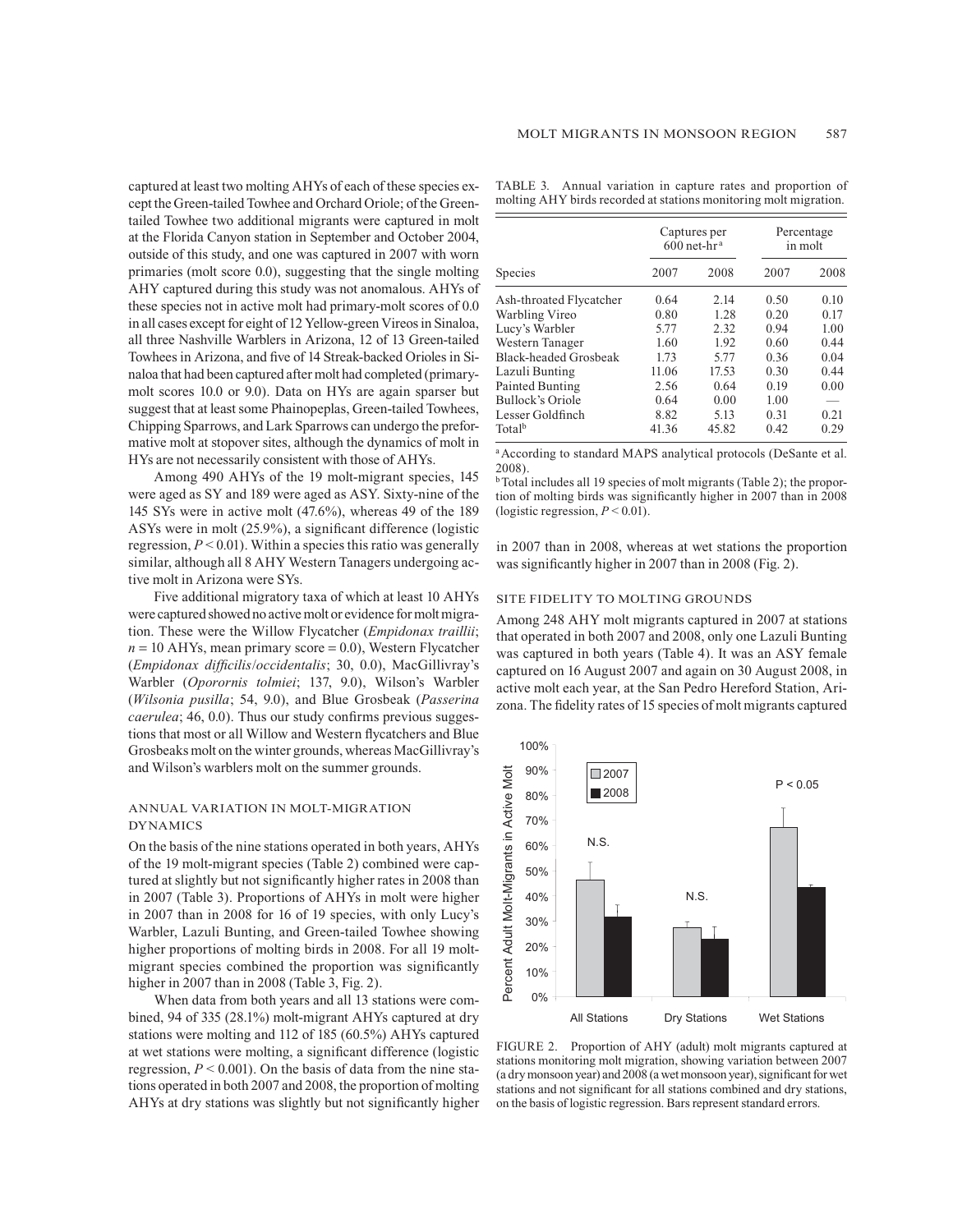|                         | Proportion of adults returning $(n)^a$ |                                        |                                        |  |  |
|-------------------------|----------------------------------------|----------------------------------------|----------------------------------------|--|--|
| Species                 | Migration<br>$(2007 - 2008)$           | Breeding season<br>$(1989 - 2003)^{b}$ | Winter<br>$(2002 - 2007)$ <sup>c</sup> |  |  |
| Ash-throated Flycatcher | 0.00(4)                                | 0.11(910)                              | 0.03(69)                               |  |  |
| Warbling Vireo          | 0.00(5)                                | 0.12(6417)                             | 0.03(202)                              |  |  |
| Lucy's Warbler          | 0.00(36)                               | 0.10(385)                              | 0.00(1)                                |  |  |
| Western Tanager         | 0.00(10)                               | 0.08(2037)                             | 0.01(211)                              |  |  |
| Black-headed Grosbeak   | 0.00(11)                               | 0.13(4371)                             | 0.02(132)                              |  |  |
| Lazuli Bunting          | 0.01(69)                               | 0.09(2158)                             | 0.08(13)                               |  |  |
| Painted Bunting         | 0.00(16)                               | 0.14(1576)                             | 0.01(517)                              |  |  |
| Bullock's Oriole        | 0.00(4)                                | 0.15(1544)                             | 0.06(60)                               |  |  |
| Lesser Goldfinch        | 0.00(55)                               | 0.07(1532)                             | 0.00(118)                              |  |  |
| Total <sup>a,d</sup>    | 0.004(230)                             | 0.12(27207)                            | 0.02(2739)                             |  |  |

TABLE 4. Site fidelity of molt migrants on molting, breeding, and winter grounds.

aTotal includes 15 species of western North American molt migrants (migration data from Table 2, the Yellow-green Vireo, Indigo Bunting, Orchard Oriole, and Streakbacked Oriole excluded).

bData from MAPS stations (DeSante et al. 2005, 2008).

c Data from Monitoreo de Sobrevivencia Invernal stations (Saracco et al. 2008).

dFor total, the analysis included species as a term in the model, to control for interspecific variation in fidelity rates.

in 2007 were therefore lower than those recorded by similar methods at MAPS stations on the breeding grounds and lower than or equal to those recorded at Monitoreo de Sobrevivencia Invernal (see Saracco et al. 2008) stations on these species' winter grounds (Table 4).

# DISCUSSION

Despite small sample sizes in several cases, our results for known molt-migrant species are consistent with and contribute to those reported in the literature for the Western Kingbird (Barry et al. 2009), Ash-throated Flycatcher (Butler et al. 2006), Warbling Vireo (Voelker and Rohwer 1998), Western Tanager (Butler et al. 2002), Black-headed Grosbeak (Rohwer et al. 2005), Lazuli Bunting (Young 1991), Painted Bunting (Thompson 1991), Bullock's Oriole (Rohwer and Manning 1990), and Lesser Goldfinch (Rohwer et al. 2005). Some of these species may have breeding or wintering ranges that overlap our study area, but the lack of site fidelity at our study sites suggests that they were not breeding or winter residents there. For Lucy's Warbler, Rohwer et al. (2007) found that at least some individuals of both adults (AHY) and young (HY) move south of the United States to molt, and our data suggest that at least some of both age groups also molt in Arizona. This species breeds in the vicinity of our capture stations in Arizona; however, in the second year of the study we recaptured no Lucy's Warblers in Arizona, unlike some other locally breeding migrants such as Bell's Vireo (*Vireo bellii*) and the Yellowbreasted Chat (*Icteria virens*). The capture rates in 2007 being higher than in 2008 suggest a local influx for molting related

to seasonal weather patterns (see below). In addition, Leitner's several years of capture data indicate that Lucy's Warblers depart the canyon-oak habitat at the Florida Canyon station before molting but that there is an influx of adults to molt in mesquite and cottonwood-riparian habitats at the Tumacacori station, suggesting that in this species molt migration may be as much between habitats as between geographic locations.

As predicted by Leu and Thompson (2002) and Rohwer et al. (2005) we documented apparent molt migrants of nine additional species breeding in western North America and of two species, the Indigo Bunting and Orchard Oriole, that breed primarily in eastern North America but regularly migrate through the monsoon area to wintering grounds and are thus logical candidates for molt migrants to this area. The Orchard Oriole is supposed to molt on the winter grounds, but documentation on precise molting localities is sparse, and there is no reason to assume that all individuals proceed to winter grounds to molt. The location of the Indigo Bunting's molt is poorly documented (Pyle 1997a). Our results underscore how little we know about the precise locations of prebasic molts relative to breeding and wintering grounds in common and well-studied species of North American passerines.

Among western taxa, the Phainopepla, Western Chipping Sparrow (*Spizella passerina arizonae*), and Lark Sparrow (see also Rohwer et al. 2005) breed in drier areas where resources become limited in late summer, so these species should benefit by moving to the monsoon region to molt. The majority of individuals of two species, the Nashville Warbler and Greentailed Towhee, were captured with fresh primaries, suggesting that they had molted on or near breeding grounds, as has been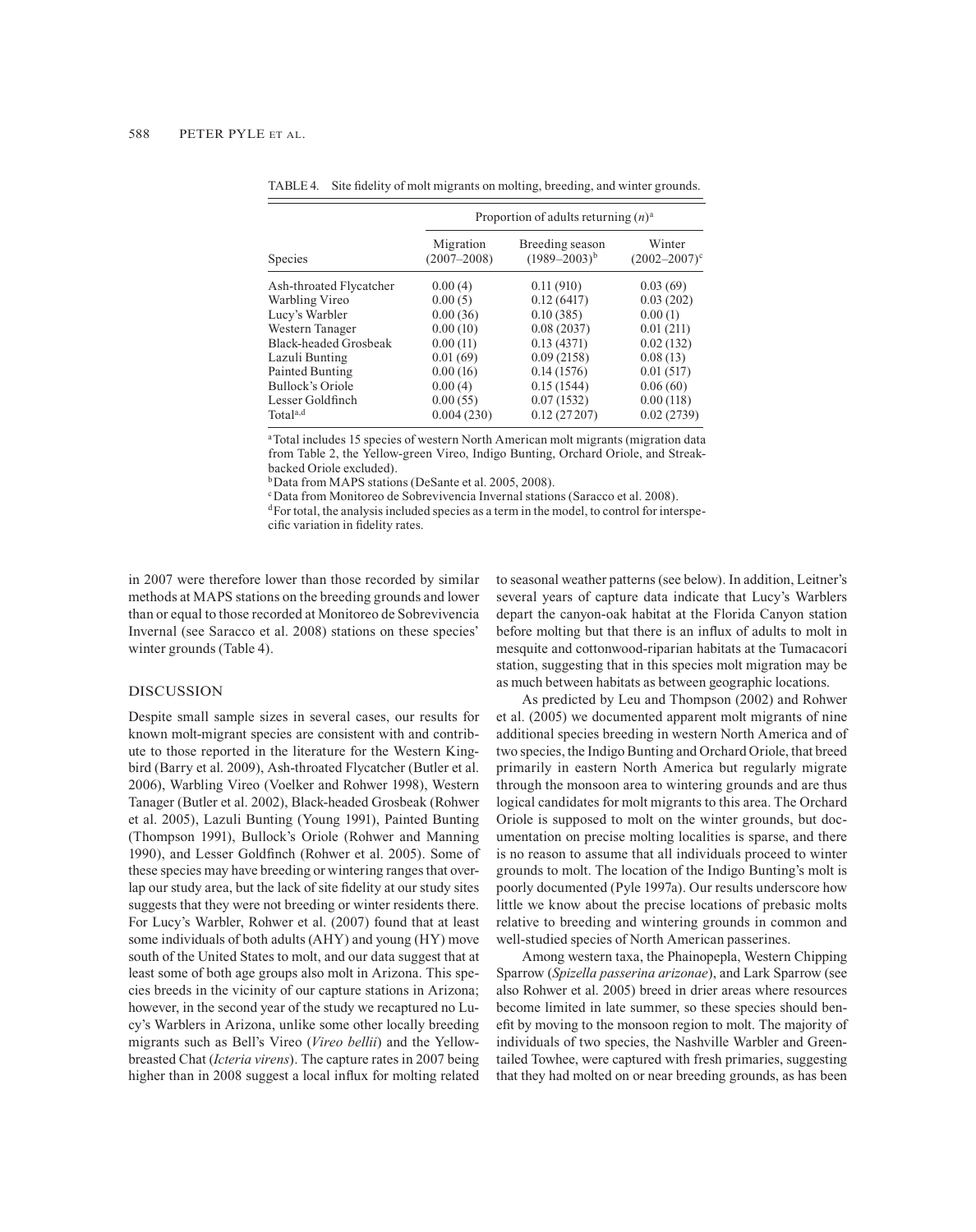presumed for these species (Pyle 1997a, Rohwer et al. 2005). Evidently only a proportion of these species undertakes molt migration, and we suggest that this inconsistency may have been based on individuals' choices related to climate, nutrient availability, and/or their breeding-season dynamics. That we found significantly more SYs than ASYs molting can perhaps be explained by the fact that first-time breeding SYs are less likely to have bred successfully and may thus have chosen to depart the breeding grounds early to molt in the monsoon region.

Molting adults of two tropical species, the Yellow-green Vireo and Streak-backed Oriole, were also captured away from known breeding and wintering locations in Sinaloa, suggesting that adults may migrate from breeding locations in Mexico to the monsoon region to molt. Species with similar distributions that may undergo molt migration (not detected in our capture data) include Nutting's Flycatcher (*Myiarchus nuttingi*), Tropical Kingbird (*Tyrannus melancholicus*), and Thick-billed Kingbird (*T. crassirostris*). That Yellow-green Vireos were molting in the monsoon region is especially interesting given that they have been presumed, like the closely related Red-eyed Vireo (*Vireo olivaceus*), to molt in South America (Pyle 1997a). Patterns of molt in the Red-eyed Vireo complex in North and South America are an interesting topic for further study.

National Weather Service data indicate that in Arizona the 2007 monsoon season was the fifth driest and that the 2008 season was the tenth wettest from 1896 to 2008 (http:// www.wrh.noaa.gov/twc/monsoon/monsoon\_phx.php), and throughout the monsoon region rainfall totals were substantially higher in 2008 than in 2007 (http://www.climas.arizona.edu/forecasts/BorderClimateSummary\_Oct08.pdf). We captured higher proportions of molting AHYs in 2007 than in 2008, and this difference was most substantial at stations with perennial water flow. We suggest that molt migrants were forced to seek out riparian habitats during the drier 2007 monsoon season, when surrounding habitats may not have held the resources necessary for molt, whereas in 2008 molt migrants had more choices among drier habitats that presumably experienced a greater vegetational flush in 2008 than in 2007. Molting birds may also seek out more cover, and increased cover related to flushes of vegetation in dry habitats during wetter years could also help explain these results. Molt migrants' virtual lack of site fidelity at our stations between 2007 and 2008 may reflect this seasonal contrast, or it may indicate that site fidelity is not part of molt-migration strategy.

Overall, the results of our study suggest that molt migration to the Mexican monsoon region is a stochastic or plastic process, substantially influenced by individual rather than species-wide choices and related to proximal dynamics of climate and the breeding season. It should thus be defined at the level of the individual rather than of the species. We predict that the proportion of individuals undertaking molt migration within these species varies annually with the quality of the breeding season and the availability of nutrients on the breeding grounds, molting route, and winter grounds during the molting period. During wetter breeding seasons or when nutrients are more abundant on the breeding grounds, more individuals may opt to molt on or near breeding territories. Similarly, during drier monsoon seasons (such as 2007) more individuals may opt to continue on to the winter grounds to molt, as Young (1991) found for a proportion of Lazuli Buntings. Our study also emphasizes the need to conserve appropriate habitats in the monsoon region for molting birds but that pinpointing optimal habitats may be difficult given the variability of molt migration (see also Butler et al. 2002). Molt migrants' apparent need for riparian habitats for molt during drier monsoon seasons underscores the need to protect such habitats in the Mexican monsoon region.

# ACKNOWLEDGMENTS

This study resulted primarily from funding by the U.S. Fish and Wildlife Service, Region 6 office, and would not have been possible without the support and encouragement of Stephanie Jones. The Sonoran Joint venture also provided funding for the operation of stations in Mexico in 2008; we thank Carol Beardmore for administering this grant. We also thank field interns Gabriel David, Ben Leitner, Courtenay Ray, Dan Anderson, and Edith Jovel for assistance collecting data in Arizona, and Karen Alexander, Nalleli Rivera, Juanita Fonseca-Parra, Medardo Cruz-López, Blake Westman, and Alfredo Leal for assistance in training and collecting data in Mexico. For logistical support and permission to operate banding stations we thank Bill Childress of the Bureau of Land Management, Sierra Vista, Arizona; Tony and Kate Scott Heath of Birdland Ranch, Arizona; Yamel Rubio and Leonardo Ayala of the Universidad Autónoma de Sinaloa, and the Jardín Botánico de Culiacán. This is contribution number 360 of the Institute for Bird Populations.

#### LITERATURE CITED

- BARRY, J. H., L. K. BUTLER, S. ROHWER, AND V. G. ROHWER. 2009. Documenting molt-migration in Western Kingbird (*Tyrannus verticalis*) using two measures of collecting effort. Auk 126:260–267.
- BUTLER, L. K., M. G. DONAHUE, AND S. ROHWER. 2002. Molt-migration in Western Tanagers (*Piranga ludoviciana*): age effects, aerodynamics, and conservation implications. Auk 119:1010– 1023.
- BUTLER, L. K., S. ROHWER, AND M. ROGERS. 2006. Prebasic molt and molt-related movements in Ash-throated Flycatchers. Condor 108:647–660.
- COMRIE, A. C., AND E. C. GLENN. 1998. Principal components-based regionalization of precipitation regimes across the southwest United States and northern Mexico, with an application to monsoon precipitation variability. Climate Research 10:201–215.
- CORMAN, T. E. AND C. WISE-GERVAIS. 2005. Arizona breeding bird atlas. University of New Mexico Press, Albuquerque, NM.
- DESANTE, D. F., T. S. SILLETT, R. B. SIEGEL, J. F. SARACCO, C. A. ROMO DE VIVAR ALVAREZ, S. MORALES, A. CEREZO, D. KASCHUBE, M. GROSSELET, AND B. MILA. 2005. MoSI (Monitoreo Sobrevivencia Invernal): Assessing habitat-specific overwintering survival of neotropical migratory landbirds, p. 926–936. *In* C. J. Ralph and T. D. Rich [EDS.], Bird conservation implementation and integration in the Americas. General Technical Report 191. U.S. Department of Agriculture Forest Service, Pacific Southwest Research Station, Arcata, CA.